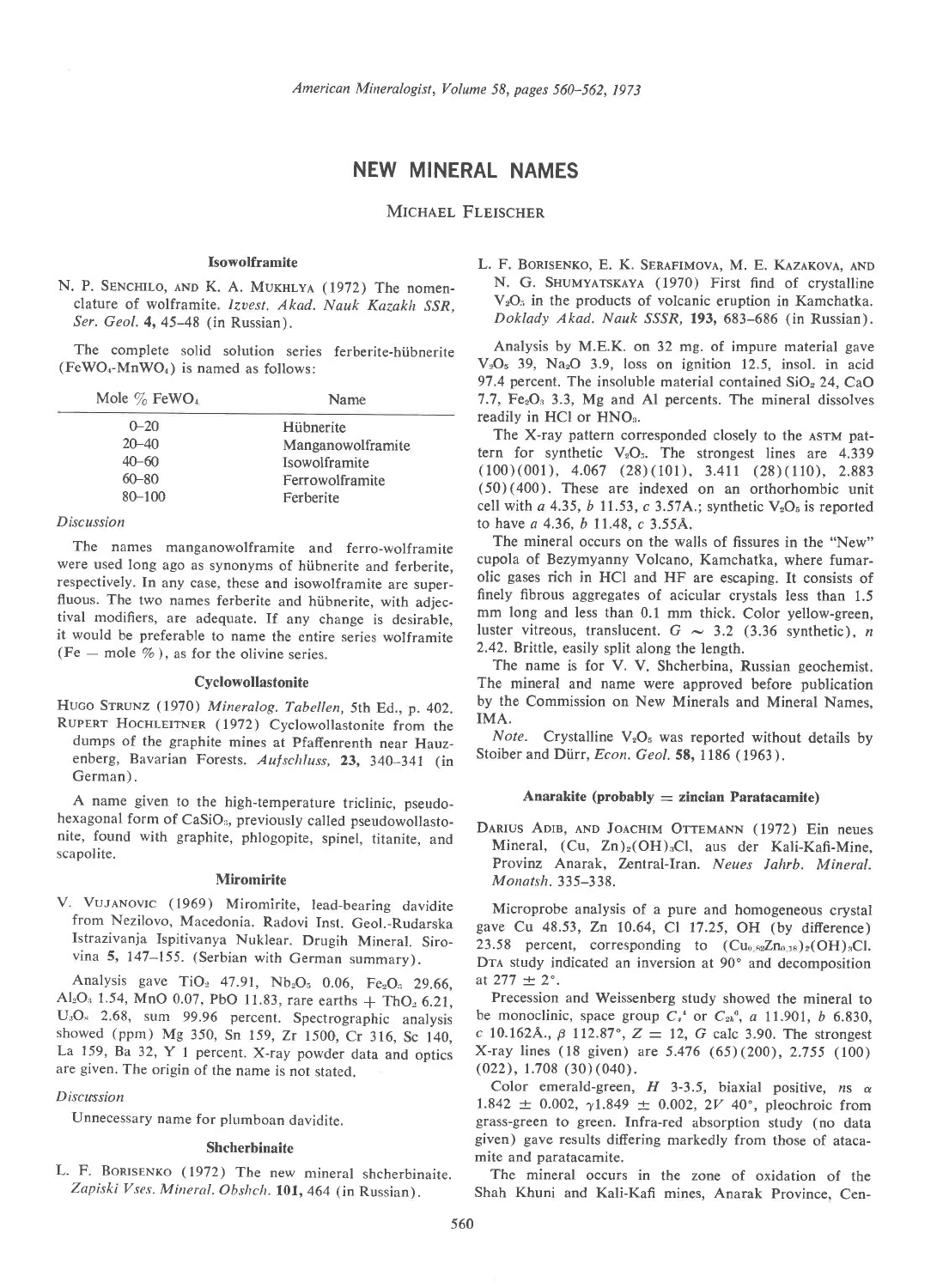tral Iran. associated with atacamite, minerals of the boleite group, murdochite, plattnerite, phoenicochroite, "khuniite," rosasite, autunite, and wulfenite.

The name is for the province.

#### Discussion

This mineral was submitted to the IMA Commis' sion (letter of April 10, 1972). By letter of April 18, it was pointed out to the authors: (1) that the composition was that of a zincian variety of  $Cu_2(OH)$ , Cl, for which the minerals atacamite, paratacamite, and botallackite are known; (2) that their powder data matched closely those for rhombohedral paratacamite, a 13.65 (twice their  $b$ ),  $c$  13.95Å. (3) that the optics matched those of paratacamite;  $(4)$  that their calculated values of Z and G were in error (their data give G 5.61 for  $Z = 12$ , G 3.74 for  $Z = 8$ , the latter agreeing closely with G for paratacamite).

The authors replied on May 2, pointing out that synthetic paratacamite had been described as monoclinic by Oswald and Guenter, J. Appl. Crystallogr. 4, 530 (1971), but with a different space group,  $P2_1/a$ , a 11.83, b 6.822, c 6.166A.,  $\beta$  130.62°.

On May 10, it was suggested to the authors that publication should be deferred until definitive proof was obtained that anarakite differed from paratacamite. The present paper had been submitted to the journal on April 25.

Until proof to the contrary is presented, anarakite must be considered to be zincian paratacamite.

### Unnamed hexagonal  $Cu$ <sub>1,83</sub>S

A. H. CLARK (1972) A natural occurrence of hexagonal Cu<sub>1.83</sub>S in Rancuaga, Chile. Nature, Phys. Sci. 238, 123-124.

Electron microprobe analysis (av. of 3) using synthetic chalcocite and covellite as standards, gave Cu 78.6, S 21.7, Fe traces, sum 100.3 percent corresponding to  $Cu<sub>1,85</sub>S$ . The strongest X-ray lines (24 given) are: 3.60 (25), 3.36 (50), 3.002 (40),2.866 (80),2.630 (65),2.540 (40),2.4s2 (25), 2.377 (85), 1.937 (100), 1.860 (90), in good agreement with data on material synthesized by Cavolotti and Salvago, Electrochim. Metal. 4, 181 (1969) and by Cook et al, I. Appl. Phys. 41, 3058 (1970).

Color bluish-black. Fine granular, grain size not exceeding 15 microns. Pale blue in plane polarized light in air, not detectably bireflectant, anisotropy strong from pale greenish-blue to deep purplish-blue. Slightly softer (Vickers hardness about 50) and less reflectant  $(R$  about 35%) than the associated djurleite.

The mineral occurs as a powdery coating on djurleite that rims chalcopyrite and pyrite in a veinlet in the El Teniente copper deposit near Rancagua, central Chile. It was probably formed by the oxidation of djurleite.

### Unnamed Arsenates

KURT WALENTA (1972) The secondary minerals of the Co-Ni-Ag-Bi-U-ore veins in the Wittichen region, central Black Forest. Aufschluss, 23, 279-329 (in German).

# Copper Arsenate-Sulfate (P. 269)

Green to blue-green crusts found at 3 localities gave microchemical tests for Cu, arsenate, and sulfate. The strongest X-ray lines (35 given) are  $10.69$  (10),  $4.57$  (8), 4.04 (7), 2.95 (5), 2.59 (10), 2.53 (7), 1.505 (6). Apparently orthorhombic. Optically biaxial, neg.,  $2V$  large,  $\alpha$  1.667,  $\gamma$  1.737 (both  $\pm$  0.003). Associated with brochantite, lavendulan, and erythrite.

# Barium uranyl arsenate (Mineral F) (p. 303)

Occurs in yellow crusts, associated with meta-heinrichite and uranospinite, at the Sophia shaft. Microchemical tests indicate it to be a Ba-uranyl arsenate; some Ca is present. Readily dissolved by HCl or HNO<sub>3</sub>. The strongest X-ray lines (43 given) are 9.01 (10), 4.91 (5d), 4.49 (8), 3.54  $(6)$ , 3.29  $(6)$ , 3.01  $(7)$ , 2.86  $(7)$ , 1.921  $(5)$ , 1.877  $(5)$ . In acicular crystals up to 40 microns long, 1 micron thick. Probably orthorhombic. Biaxial, neg.,  $2V$  small,  $ns \alpha 1.605$ ,  $\gamma$ 1.738 (both  $\pm$  0.005), X colorless, Z yellowish. Not fluorescent in U.V. light.

# Calcium-Magnesium Arsenate (a) (p. 316-317)

The mineral occurs in the Johann Mine with gypsum, monohydrocalcite, schroeckingerite, novacekite, and hoernesite. Microchemical tests indicate it to be a hydrous Ca-Mg arsenate. The strongest X-ray lines (42 given) are 7.28  $(10)$ , 6.50  $(10)$ , 4.02  $(8)$ , 3.57  $(6d)$ , 3.28  $(8)$ , 3.21  $(8)$ , 3.02 (8d), 2.96 (8d), 2.54 (8), 2.00 (7d), 1.838 (7),  $1.603$  (5). Colorless. Orthorhombic or monoclinic.  $ns$  $\alpha$ 1.540,  $\gamma$ 1.563, both  $\pm$  0.002. The optic sign could not be determined.

### Calcium-Arsenate (c)

The mineral occurs in the Johann Mine as colorless tabular crystals intergrown with gypsum and associated with mineral a above. Microchemical tests showed it to be a calcium arsenate; sulfate may be present. The strongest X-ray lines (20 given) are 7.86 (10), 4.32 (7), 3.89 (6), 3.11 (7), 2.80 (6), 1.903 (5). Optically biaxial, pos., ns  $\alpha$  1.513,  $\gamma$  1.554 m, both  $\pm$  0.002, 2V 50°,  $r < v$ , X parallel elongation,  $Z_{\perp}$  plane of tabular crystals. Perhaps the arsenate analogue of ardealite.

# Calcium-Arsenate (p. 317-318)

The mineral occurs at the Anton Mine associated with picropharmacolite. Microchemical tests showed that it was a hydrous calcium arsenate. The strongest X-ray lines (52 given) are 10.84 (10), 6.39 (6), 4.09 (6), 3.59 (6), 3.17 (7),2.84 (8), 2.61 (5). Colorless, transparent to translucent. Probably monoclinic, ns  $\alpha$ 1.652,  $\gamma$ 1.583, both  $\pm$ 0.002, 2*V* near 90°,  $Z = b$ ,  $Y \wedge c = 8$ °.

### Calcium-Arsenate-Sulfate (p. 318)

The mineral occurs in the Anton Mine as rbombohedral colorless crystals associated with pharmacolite, picropharmacolite, sainfeldite, and gypsum. The strongest X-ray lines (80 given) are 8.59 (10), 5.71 (6), 5.34 (8), 4.55 (6),3.74 (7d),3.se (8), 3.05 (7),2.86 (8), 2.83 (8), 2.70 (8), 2.67 (8). The rhombohedron faces are at an angle of about 76°. Fracture conchoidal. Optically uniaxial to slightly biaxial, neg.,  $nE$  1.585,  $nO$  1.593, both  $\pm$  0.002.